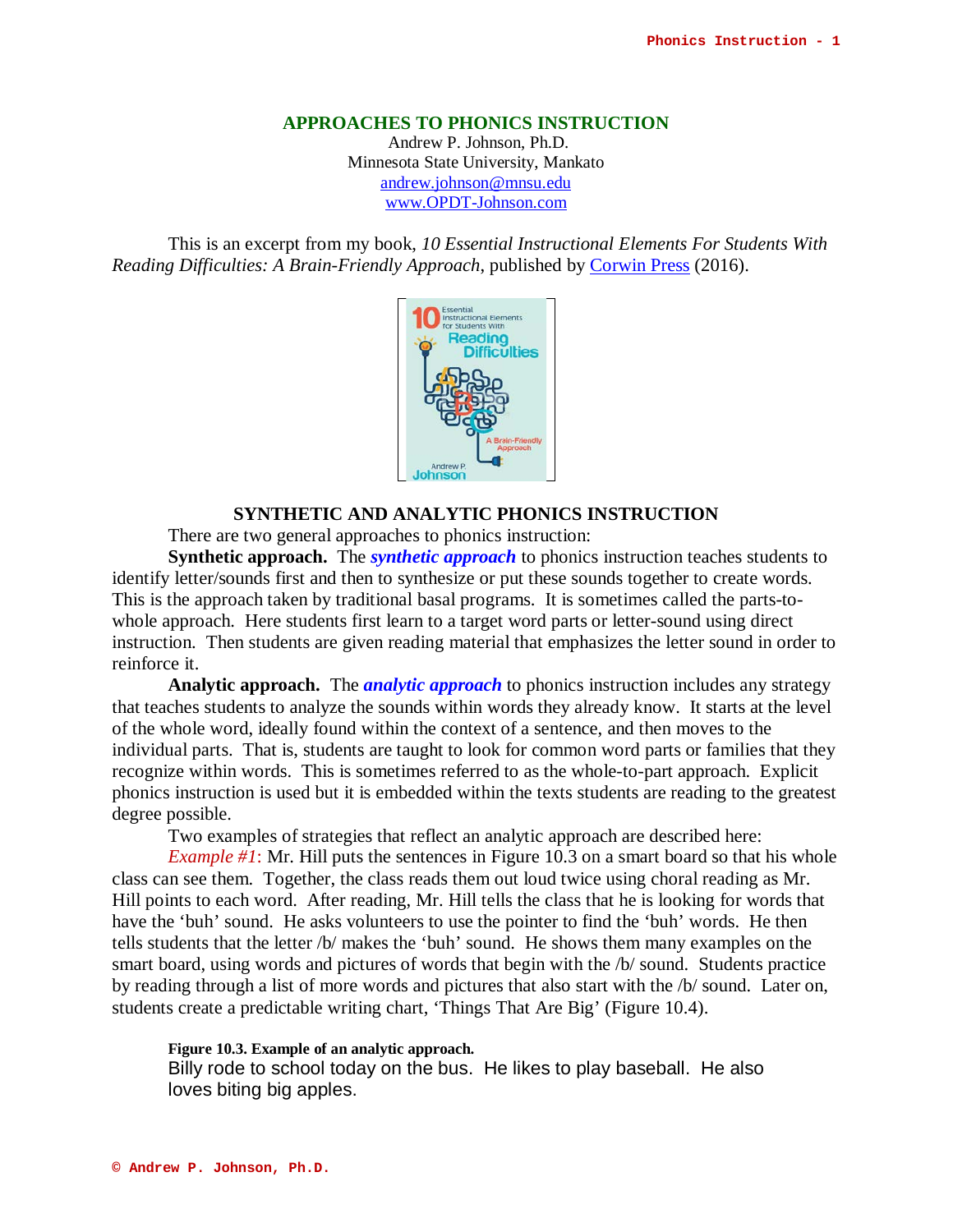**Figure 10.4. Predictable writing chart. Things That are Big** A bus is big. A tree is big. A cloud is big. A school is big.

*Example #2*: Mrs. Tate is working individually with Bob, a 5th grade student. She asks Bob what he did over the weekend. As Bob tells her, she writes what he says on the computer. (This is called the Language Experience Approach and is described in the next). After they have finished writing, she reads it through once with Bob and then Bob reads it through until he can read it fluently. Then, she asks him to find examples of specific target words. "There's a word that ends with the 'st' sound." "There a word with a short a vowel in the second line."

# **THE "CORRECT" APPROACH**

So you're probably asking, "Which of these is the correct approach?" The answer: Both of them are. Both should be included, **as needed,** in any reading program. Keep in mind that we should be teaching students; not programs, methods, approaches, or scope and sequence charts. What is needed is ultimately determined by the students with whom you are working. Some students need a little more of one thing and a little less of another. Others need a little less of one thing and a little more of another. Students are not standardized products. Thus, approaches to reading instruction should be similarly un-standardized.

## **RELATED MINI-LECTURES**

Phonics <https://www.youtube.com/watch?v=scF1yY2P7sA>

Phonics Instruction 1: Overview <https://www.youtube.com/watch?v=c4sFb8tMQyg>

Phonics Instruction 2: Words <https://www.youtube.com/watch?v=VoWZTOf-2gg>

Phonics Instruction 3: Context [https://www.youtube.com/watch?v=-2rg\\_aSICZs](https://www.youtube.com/watch?v=-2rg_aSICZs)

Phonics Instruction 4: Instruction <https://www.youtube.com/watch?v=IhjHiMTkSDo>

Phonics Instruction 5: Systematic Instruction <https://www.youtube.com/watch?v=EJBzlksdpM8>

Phonics Instruction 6: Types of Phonics Instruction <https://www.youtube.com/watch?v=WcL0CKY4c00>